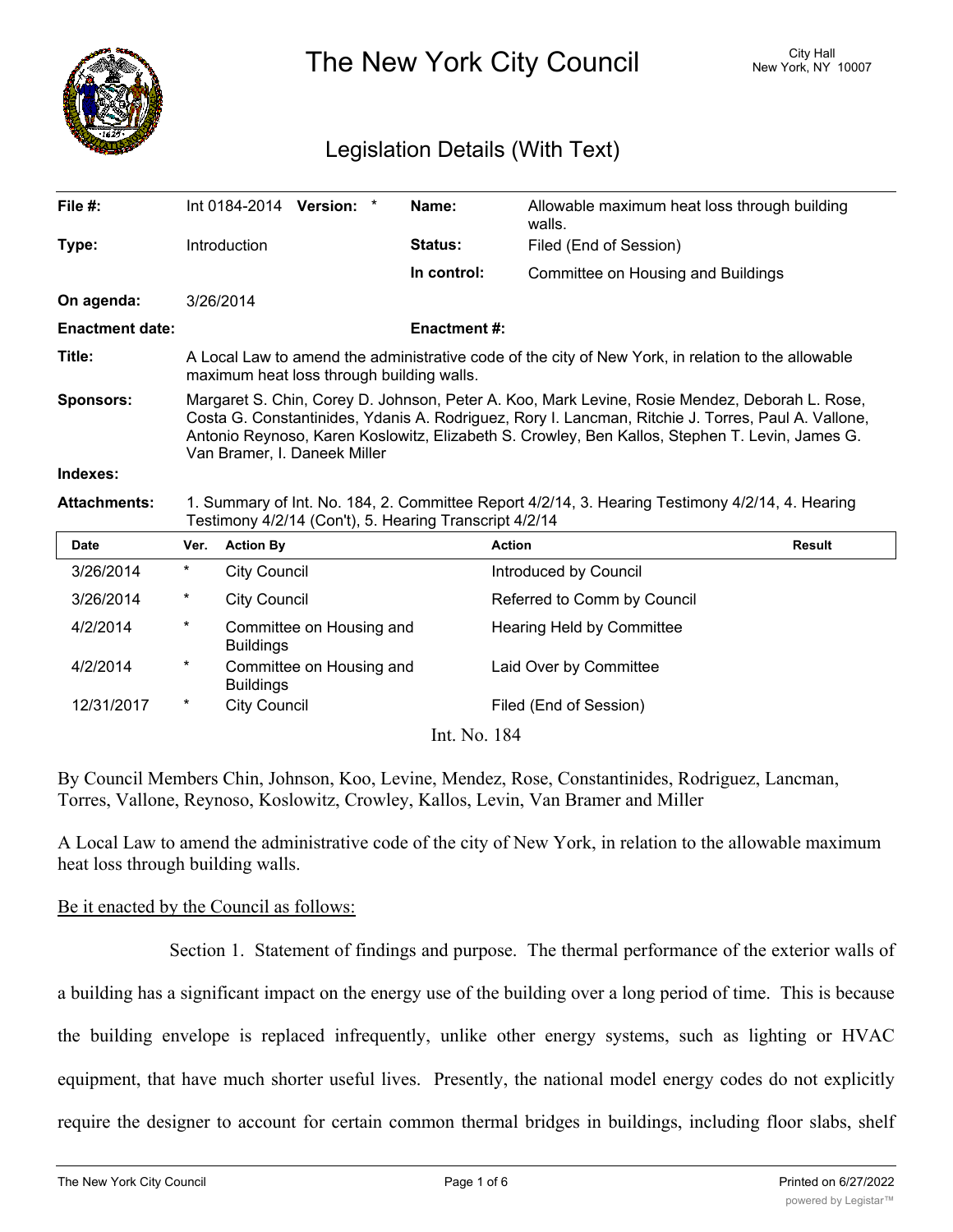#### **File #:** Int 0184-2014, **Version:** \*

angles and mechanical wall penetrations.

The proposed legislation mandates heightened thermal performance of exterior walls by requiring (1) inclusion of thermal bridging of exterior walls at floor slabs and mechanical equipment penetrations as part of the calculation of the U-factor of the opaque wall, and (2) minimization of air leakage at mechanical penetrations.

§ 2. Section 28-1001.2 of the administrative code of the city of New York is amended to read as follows:

Chapter 2 -- Definitions

Section 202

Add a new definition of "Mechanical wall penetration" after the definition of "Manual," to read as follows:

MECHANICAL WALL PENETRATION. An opening in an *exterior wall* filled by a piece of heating, ventilating and/or air conditioning (HVAC) equipment.

Add a new definition of "Window wall" after the definition of "Ventilation air," to read as follows:

WINDOW WALL. Panelized cladding or *fenestration* products used to create an external nonload-bearing wall that is designed to separate the exterior and interior environments and that rests on the floor slab instead of hanging from it.

### **Chapter 5 - Commercial Energy Efficiency**

**Table 502.1.2** Add after "Metal framed" the following symbol:  $\frac{b}{2}$ 

Add after "Walls, Above Grade" the following symbol:  $\epsilon$ 

Add after the table 502.1.2 footnotes to read as follows:

<sup>b</sup> The opaque elements of *curtain walls* and *window walls*, including spandrel panels, are included in this category. Horizontal framing members between opaque elements and vision glazing must be included in the *fenestration* calculation (See Section 502.3).

<sup>c</sup> Slab edges and shelf angles must be included in all *above grade wall U-factor* calculations. Exposed slab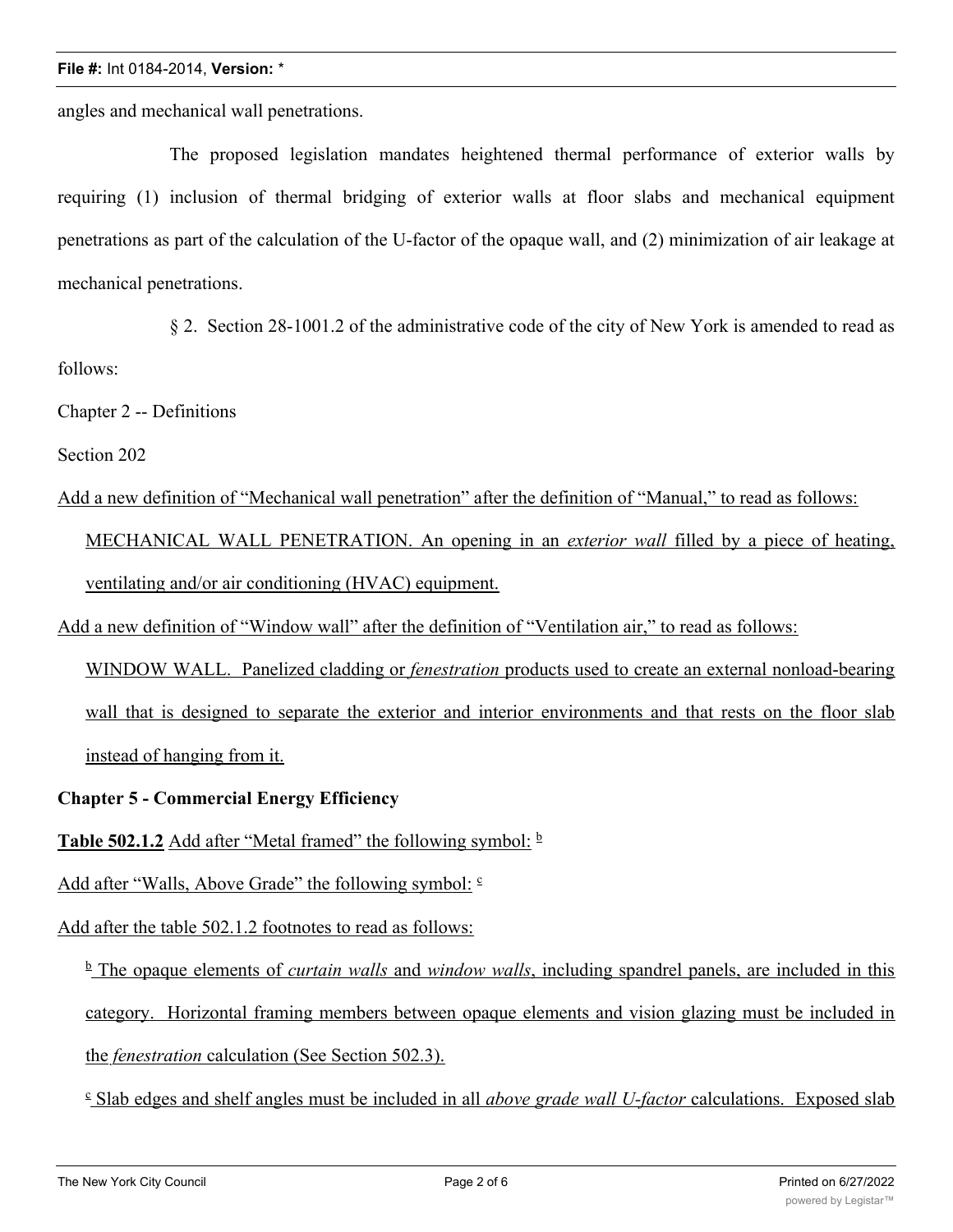edges are to be considered mass walls with a horizontal dimension equal to the horizontal dimension of the thicker of the adjacent *exterior walls*.

**Table 502.2(1)** Add after "Metal framed" the following symbol:  $\frac{f}{f}$ 

Add after "Walls, Above Grade" the following symbol:  $\frac{g}{g}$ 

Add after the table 502.2(1) footnotes to read as follows:

<sup>f</sup> The opaque elements of *curtain walls* and *window walls*, including spandrel panels, are included in this category. Framing members for vision glazing and framing members between opaque elements and vision glazing are not included as part of the opaque assembly.

<sup>g</sup> In this table slab edges and shelf angles are considered to be part of the opaque assembly. Where continuous insulation is required, the c.i. must cover all exposed surfaces of the slab and must not be interrupted by a shelf angle, even if the slab edge is the only opaque wall element. Exposed slab edges are to be considered mass walls with a horizontal dimension equal to the horizontal dimension of the thicker of the adjacent *exterior walls*.

Add a new Section 502.2.3.1 to read as follows:

**502.2.3.1** *Mechanical wall penetrations* **in** *above grade walls***.** The *U-factor* and/or *R-value* of *mechanical wall penetrations* and other wall penetrations, including intake or exhaust louvers, HVAC equipment, and the through-the-wall sleeves built into the wall into which the equipment is inserted, must be included when calculating the *U-factor* or *R-value* of the total wall assembly of an *above grade wall* in determining compliance with either Table 502.2(1) or Table 502.1.2.

**502.2.3.1.1 Determination of** *U-factors* **and** *R-values* **for** *mechanical wall penetrations* **in** *above grade walls***.** The *U-factor* of a *mechanical wall penetration*, including the HVAC equipment, louvers, and the through-the-wall sleeve built into the wall into which the equipment is inserted, shall be assumed to be 0.5 Btu/hr-ft<sup>2</sup>-<sup>o</sup>F (or an *R-value* of 2.0 hr-ft<sup>2</sup>-<sup>o</sup>F/Btu), or as certified by the manufacturer in accordance with standards established by rules of the department.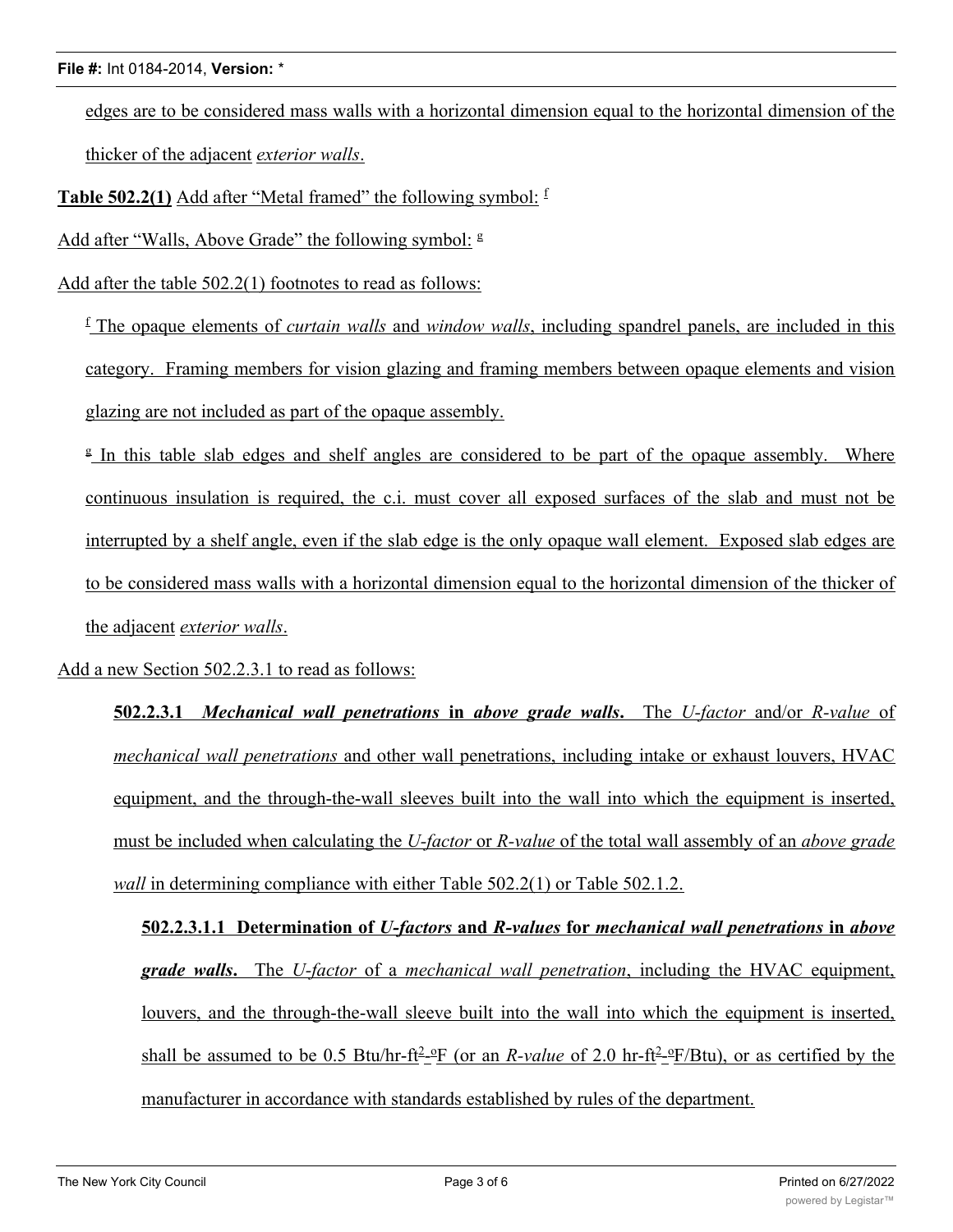**502.4.3** Add a new item 5 to read as follows:

5. Through-the-wall penetrations for mechanical equipment and intake or exhaust louvers shall be sealed

between the sleeve and the adjacent wall assembly to maintain the integrity of the continuous air barrier.

Add a new Section 502.4.8 to read as follows:

**502.4.8 HVAC assemblies in** *mechanical wall penetrations***.** The air leakage of HVAC assemblies, comprising both the HVAC unit itself and the wall sleeve into which it is inserted, that are part of the *building thermal envelope*, shall not exceed 0.2 cfm/sq. ft. of penetration area at a pressure of at least 1.57 pounds per square foot (psf)  $(1.0 \text{ L/s/m}^2 \text{ of penetration area})$ . Installations are subject to inspection in accordance with the rules of the department.

### **Appendix A - Modified Energy Standard**

## **Chapter 3 - Definitions, Abbreviations, and Acronyms**

**3.2** Add a new definition "curtain wall" after "cooling design wet-bulb temperature" to read as follows: *curtain wall: fenestration* products used to create an external nonload-bearing wall that is designed to separate the exterior and interior environments.

Add a new definition "mechanical wall penetration" after "mechanical cooling" to read as follows:

*mechanical wall penetration:* an opening in an exterior wall filled by a piece of heating, ventilating and/or air conditioning (HVAC) equipment.

Add a new definition "window wall" after "water heater" to read as follows:

*window wall:* panelized cladding or *fenestration* products used to create an external nonload-bearing wall that is designed to separate the exterior and interior environments and that rests on the floor slab instead of hanging from it.

# **Chapter 5 - Building Envelope**

- **5.4.3.1** Reletter item g as item h and add a new item g to read as follows:
	- g. *mechanical wall penetrations*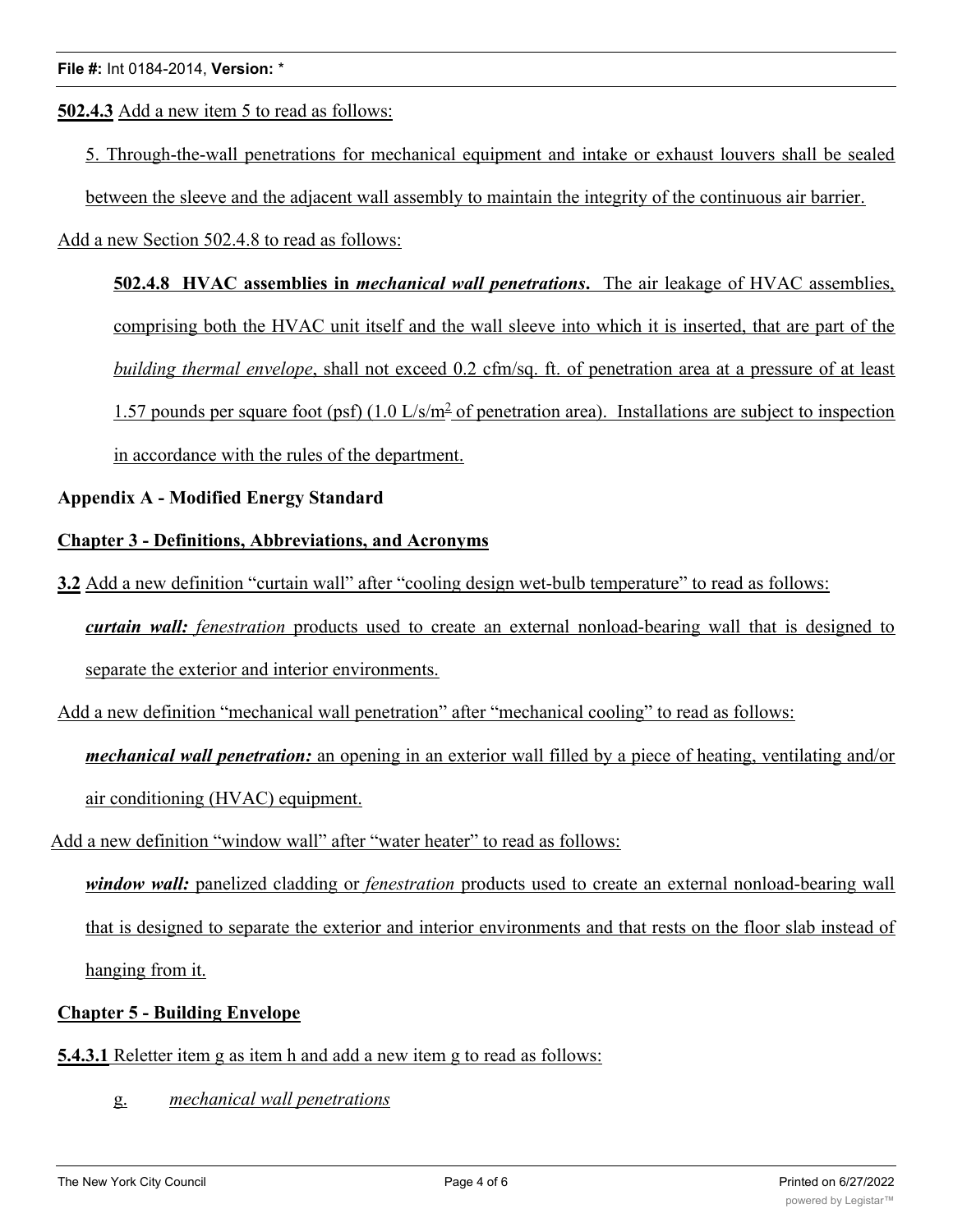Add a new Section 5.4.3.5 to read as follows:

**5.4.3.5 HVAC Assemblies in** *Mechanical Wall Penetrations***.** The air leakage of HVAC assemblies, comprising both the HVAC unit itself and the wall sleeve into which it is inserted, that are part of the *building envelope*, shall not exceed 0.2 cfm/sq. ft. of penetration area at a pressure of at least 1.57 pounds per square foot (psf)  $(1.0 \text{ L/s/m}^2)$  of penetration area).

Add a new Section 5.5.3.7 to read as follows:

**5.5.3.7** *Mechanical Wall Penetrations***.** The *U-factor* of any *mechanical wall penetration*, including HVAC equipment and the through-the-wall sleeve built into the wall into which the equipment is inserted, must be included when calculating the *U-factor* of the total wall assembly of an *above-grade wall* in determining compliance with Table 5.5-4. Where thermal performance data are not available, the *U-factor* of the penetration, including the HVAC unit and the through-the-wall sleeve, shall be assumed to be 0.5  $B$ tu/hr-ft<sup>2</sup>-<sup>o</sup>F (or an *R-value* of 2.0 hr-ft<sup>2</sup>-<sup>o</sup>F/Btu).

**Table 5.5-4** Add after "*Walls, Above-Grade*" the following symbol: <sup>e</sup>

Add after "Steel-Framed" the following symbols:  $\frac{f}{g}$  and  $\frac{g}{g}$ 

Add after the table 5.5-4 footnotes to read as follows:

<sup>e</sup> Slab edges must be included in all *above-grade wall U-factor* calculations. Exposed slab edges are to be considered *mass walls* with a horizontal dimension equal to the horizontal dimension of the thicker of the adjacent exterior walls.

<sup>f</sup> *Curtain wall* and *window wall* opaque elements, including spandrel panels, are included in this category.

<sup>g</sup> In this table slab edges are considered to be part of the opaque assembly. Where continuous insulation is required, the c.i. must cover all exposed surfaces of the slab even if the slab edge is the only opaque wall element.

§ 3. This local law shall take effect on January 1, 2015 except that the commissioner of buildings shall take such measures as are necessary for its implementation, including the promulgation of rules,